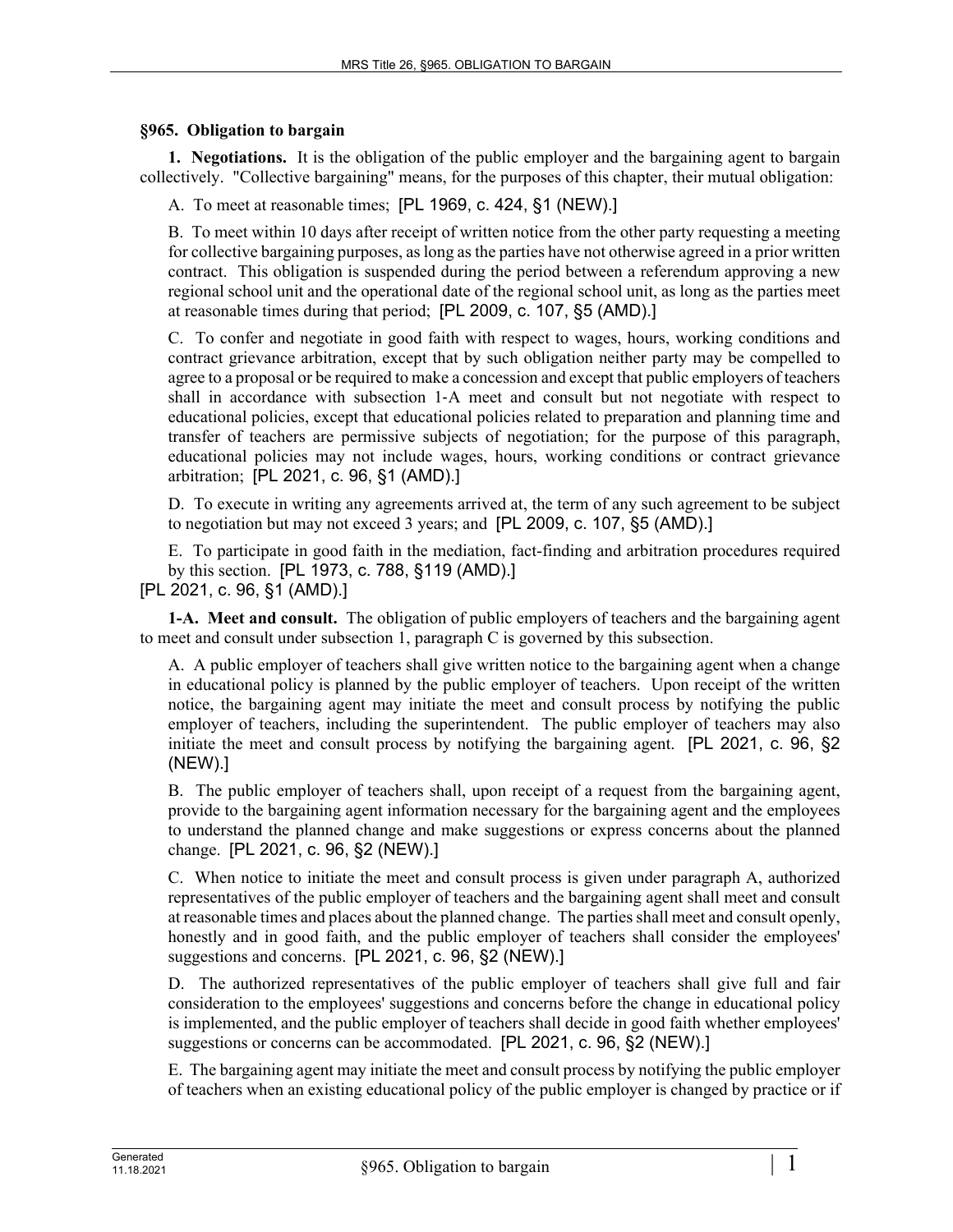the written notice required under paragraph A is inadvertently omitted. [PL 2021, c. 96, §2 (NEW).]

## [PL 2021, c. 96, §2 (NEW).]

#### **2. Mediation.**

A. It is the declared policy of the State to provide full and adequate facilities for the settlement of disputes between employers and employees or their representatives and other disputes subject to settlement through mediation. [PL 1975, c. 564, §13 (AMD).]

B. Mediation procedures must be followed whenever either party to a controversy requests such services prior to arbitration, or, in the case of disputes affecting public employers, public employees or their respective representatives as defined, whenever requested by either party prior to arbitration or at any time on motion of the Maine Labor Relations Board or its executive director. Requests for grievance mediation are handled in accordance with paragraph F. [PL 2001, c. 92, §1 (AMD).]

C. The Panel of Mediators, consisting of not less than 5 nor more than 10 impartial members, must be appointed by the Governor from time to time upon the expiration of the terms of the several members, for terms of 3 years. The Maine Labor Relations Board shall supply to the Governor nominations for filling vacancies. Vacancies occurring during a term must be filled for the unexpired term. Members of the panel are entitled to a fee for services in the amount of \$300 for up to 4 hours of mediation services provided and \$300 for each consecutive period of up to 4 hours thereafter and also are entitled to traveling and all other necessary expenses. Notwithstanding the provisions of Title 5, section 12003‑A, subsection 9, members of the panel who provide mediation services in more than one dispute in a given day are entitled to the compensation as provided in this paragraph in each such case. The necessary expenses incurred by the members must be allocated to the mediation session that required the costs. The costs for services rendered and expenses incurred by members of the panel and any state cost allocation program charges must be shared equally by the parties to the proceedings and must be paid into a special fund administered by the Maine Labor Relations Board. Authorization for services rendered and expenditures incurred by members of the panel is the responsibility of the Executive Director of the Maine Labor Relations Board. All costs must be paid from that special fund. The executive director may estimate costs upon receipt of a request for services and collect those costs prior to providing the services. The executive director shall bill or reimburse the parties, as appropriate, for any difference between the estimated costs that were collected and the actual costs of providing the services. Once one party has paid its share of the estimated cost of providing the service, the mediator is assigned. A party who has not paid an invoice for the estimated or actual cost of providing services within 60 days of the date the invoice was issued is, in the absence of good cause shown, liable for the amount of the invoice together with a penalty in the amount of 25% of the amount of the invoice. Any penalty amount collected pursuant to this provision remains in the special fund administered by the Maine Labor Relations Board and that fund does not lapse. The executive director is authorized to collect any sums due and payable pursuant to this provision through civil action. In such an action, the court shall allow litigation costs, including court costs and reasonable attorney's fees, to be deposited in the General Fund if the executive director is the prevailing party in the action. [PL 2013, c. 553, §1 (AMD).]

D. The employer, union or employees involved in collective bargaining shall notify the Executive Director of the Maine Labor Relations Board, in writing, at least 30 days prior to the expiration of a contract, or 30 days prior to entering into negotiations for a first contract between the employer and the employees, or whenever a dispute arises between the parties threatening interruption of work, or under both conditions. [PL 1975, c. 564, §15 (AMD).]

E. The Executive Director of the Maine Labor Relations Board shall serve as Executive Director of the Panel of Mediators. He shall annually, on or before the first day of July make a report to the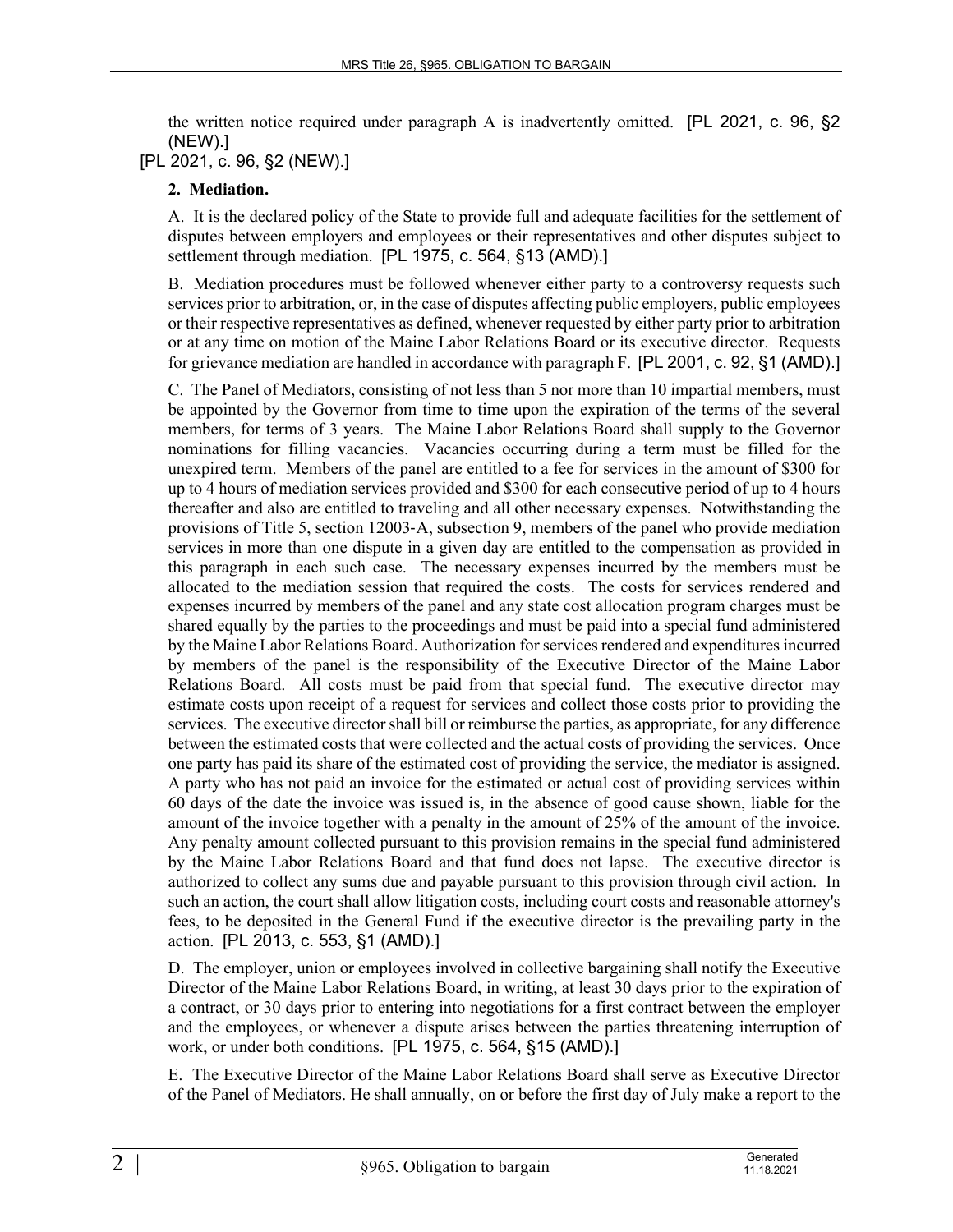Governor. The Executive Director of the Maine Labor Relations Board, upon request of one or both of the parties to a dispute between an employer and its employees, shall, or upon his own motion or motion of the Maine Labor Relations Board may, proffer the services of one or more members of the panel to be selected by him, to serve as mediator or mediators in such a dispute. The member or members so selected shall exert every reasonable effort to encourage the parties to the dispute to settle their differences by conference or other peaceful means. If the mediator or mediators are unable to accomplish this objective and to obtain an amicable settlement of the dispute between the parties, it shall then be the duty of the mediator or mediators to advise the parties of the services available to assist them in settlement of their dispute. At this time, the mediator or mediators shall submit a written report to the executive director stating the action or actions that have been taken and the results of their endeavors. [PL 1979, c. 541, Pt. A, §170 (AMD).]

F. The services of the Panel of Mediators must be provided for grievance mediation only when the parties jointly agree to request grievance mediation services. Notwithstanding this option, neither party is obligated under subsection 1 to bargain over the inclusion of grievance mediation procedures in a collective bargaining agreement. The services of the Panel of Mediators are always available as a technique for impasse resolution in contract negotiations and may be invoked as described in paragraph B. [PL 2001, c. 92, §2 (RPR).]

G. Any information disclosed by either party to a dispute to the panel or any of its members in the performance of this subsection shall be privileged. [PL 1973, c. 617, §2 (RPR).]

[PL 2013, c. 553, §1 (AMD).]

# **3. Fact-finding.**

A. If the parties, either with or without the services of a mediator, are unable to effect a settlement of their controversy, they may jointly agree either to call upon the Maine Labor Relations Board to arrange for fact-finding services and recommendations to be provided by the Maine Board of Arbitration and Conciliation, or to pursue some other mutually acceptable fact-finding procedure, including use of the Federal Mediation and Conciliation Service or the American Arbitration Association according to their respective procedures, rules and regulations. [PL 1975, c. 564, §17 (RPR).]

B. If the parties do not jointly agree to call upon the Maine Labor Relations Board or to pursue some other procedure, either party to the controversy may request the executive director to assign a fact-finding panel. If so requested, the executive director shall appoint a fact-finding panel, ordinarily of 3 members, in accordance with rules and procedures prescribed by the board for making the appointment. The fact-finding panel shall be appointed from a list maintained by the board and drawn up after consultation with representatives of state and local government administrators, agencies with industrial relations and personnel functions and representatives of employee organizations and of employers. Any person who has actively participated as the mediator in the immediate proceedings for which fact-finding has been called may not sit on that fact-finding panel. The panel shall hear the contending parties to the controversy. The panel may request statistical data and reports on its own initiative in addition to the data regularly maintained by the Bureau of Labor Standards, and has the power to administer oaths and to require by subpoena the attendance and testimony of witnesses, the production of books, records and other evidence relative or pertinent to the issues represented to them. The members of the fact-finding panel shall submit their findings and recommendations only to the parties and to the Executive Director of the Maine Labor Relations Board. [RR 1995, c. 2, §61 (COR).]

C. The parties shall have a period of 30 days, after the submission of findings and recommendations from the fact finders, in which to make a good faith effort to resolve their controversy. If the parties have not resolved their controversy by the end of said period, either party or the Executive Director of the Maine Labor Relations Board may, but not until the end of said period unless the parties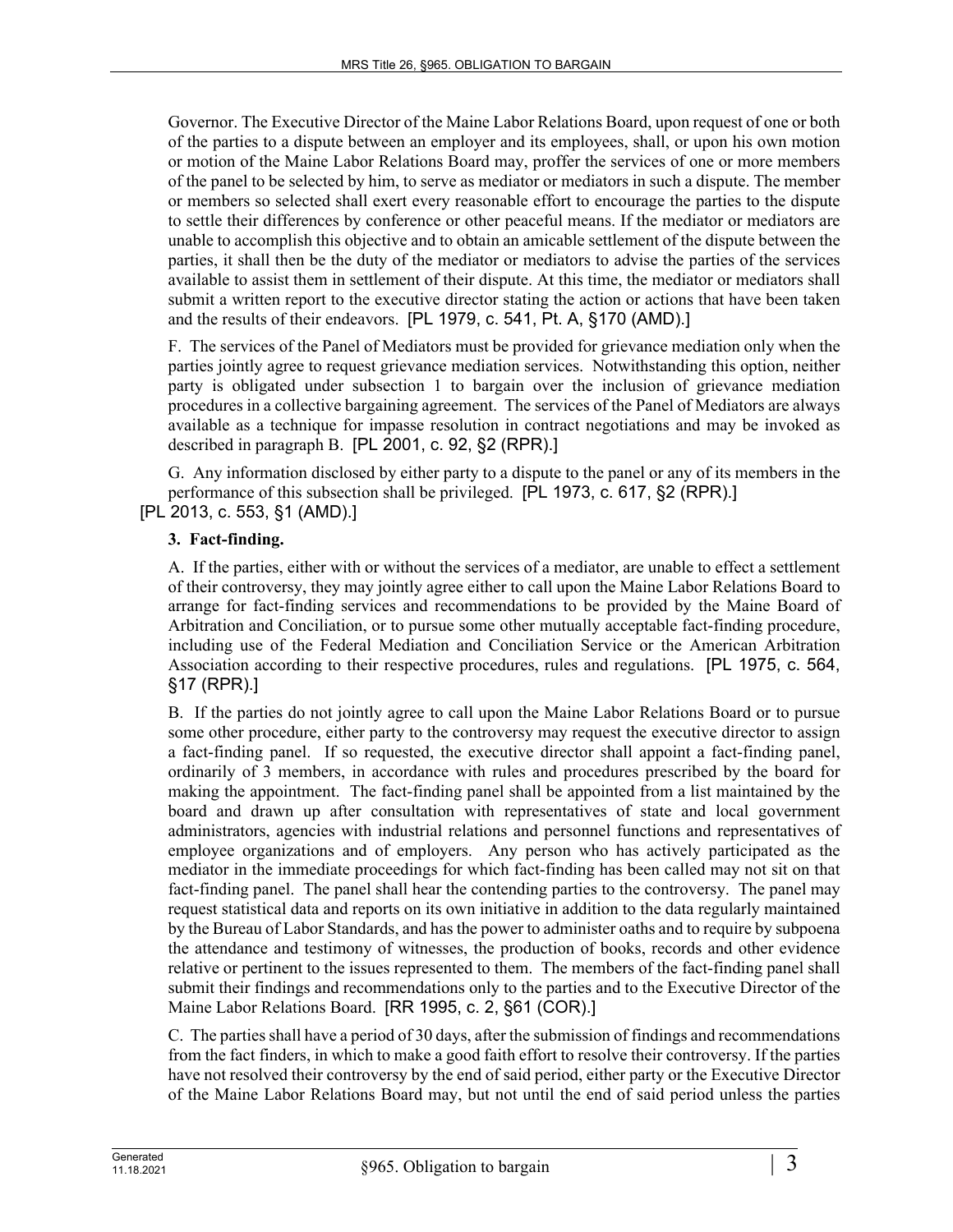otherwise jointly agree, make the fact-finding and recommendations public. [PL 1975, c. 564, §17 (RPR).]

D. If the parties do not agree to follow the fact-finding procedures outlined in paragraph A, they may jointly apply to the executive director or his designee to waive fact-finding. The executive director or his designee may accept or refuse to accept the parties' agreement to waive fact-finding and his decision shall not be reviewable. [PL 1977, c. 696, §204 (AMD).]

[RR 1995, c. 2, §61 (COR).]

**4. Arbitration.** In addition to the 30-day period referred to in subsection 3, the parties shall have 15 more days, making a total period of 45 days from the submission of findings and recommendations, in which to make a good faith effort to resolve their controversy.

If the parties have not resolved their controversy by the end of said 45-day period, they may jointly agree to an arbitration procedure which will result in a binding determination of their controversy. Such determinations will be subject to review by the Superior Court in the manner specified by section 972.

If they do not jointly agree to such an arbitration procedure within 10 days after the end of said 45-day period, then either party may, by written notice to the other, request that their differences be submitted to a board of 3 arbitrators. The bargaining agent and the public employer shall within 5 days of such request each select and name one arbitrator and shall immediately thereafter notify each other in writing of the name and address of the person so selected. The 2 arbitrators so selected and named shall, within 10 days from such request, agree upon and select and name a neutral arbitrator. If either party shall not select its arbitrator or if the 2 arbitrators shall fail to agree upon, select and name a neutral arbitrator within said 10 days, either party may request the American Arbitration Association to utilize its procedures for the selection of the neutral arbitrator. As soon as possible after receipt of such request, the neutral arbitrator will be selected in accordance with rules and procedures prescribed by the American Arbitration Association for making such selection. The neutral arbitrator so selected will not, without the consent of both parties, be the same person who was selected as mediator pursuant to subsection 2 nor any member of the fact-finding board selected pursuant to subsection 3. As soon as possible after the selection of the neutral arbitrator, the 3 arbitrators or if either party shall not have selected its arbitrator, the 2 arbitrators, as the case may be, shall meet with the parties or their representatives, or both, forthwith, either jointly or separately, make inquiries and investigations, hold hearings, or take such other steps as they deem appropriate. If the neutral arbitrator is selected by utilizing the procedures of the American Arbitration Association, the arbitration proceedings will be conducted in accordance with the rules and procedures of the American Arbitration Association. The hearing shall be informal, and the rules of evidence prevailing in judicial proceedings shall not be binding. Any and all documentary evidence and other data deemed relevant by the arbitrators may be received in evidence. The arbitrators shall have the power to administer oaths and to require by subpoena the attendance and testimony of witnesses, the production of books, records and other evidence relative or pertinent to the issues represented to them for determination.

If the controversy is not resolved by the parties themselves, the arbitrators shall proceed as follows: With respect to a controversy over salaries, pensions and insurance, the arbitrators will recommend terms of settlement and may make findings of fact; such recommendations and findings will be advisory only and will be made, if reasonably possible, within 30 days after the selection of the neutral arbitrator; the arbitrators may in their discretion, make such recommendations and findings public, and either party may make such recommendations and findings public if agreement is not reached with respect to such findings and recommendations within 10 days after their receipt from the arbitrators; with respect to a controversy over subjects other than salaries, pensions and insurance, the arbitrators shall make determinations with respect thereto if reasonably possible within 30 days after the selection of the neutral arbitrator; such determinations may be made public by the arbitrators or either party; and if made by a majority of the arbitrators, such determinations will be binding on both parties and the parties will enter an agreement or take whatever other action that may be appropriate to carry out and effectuate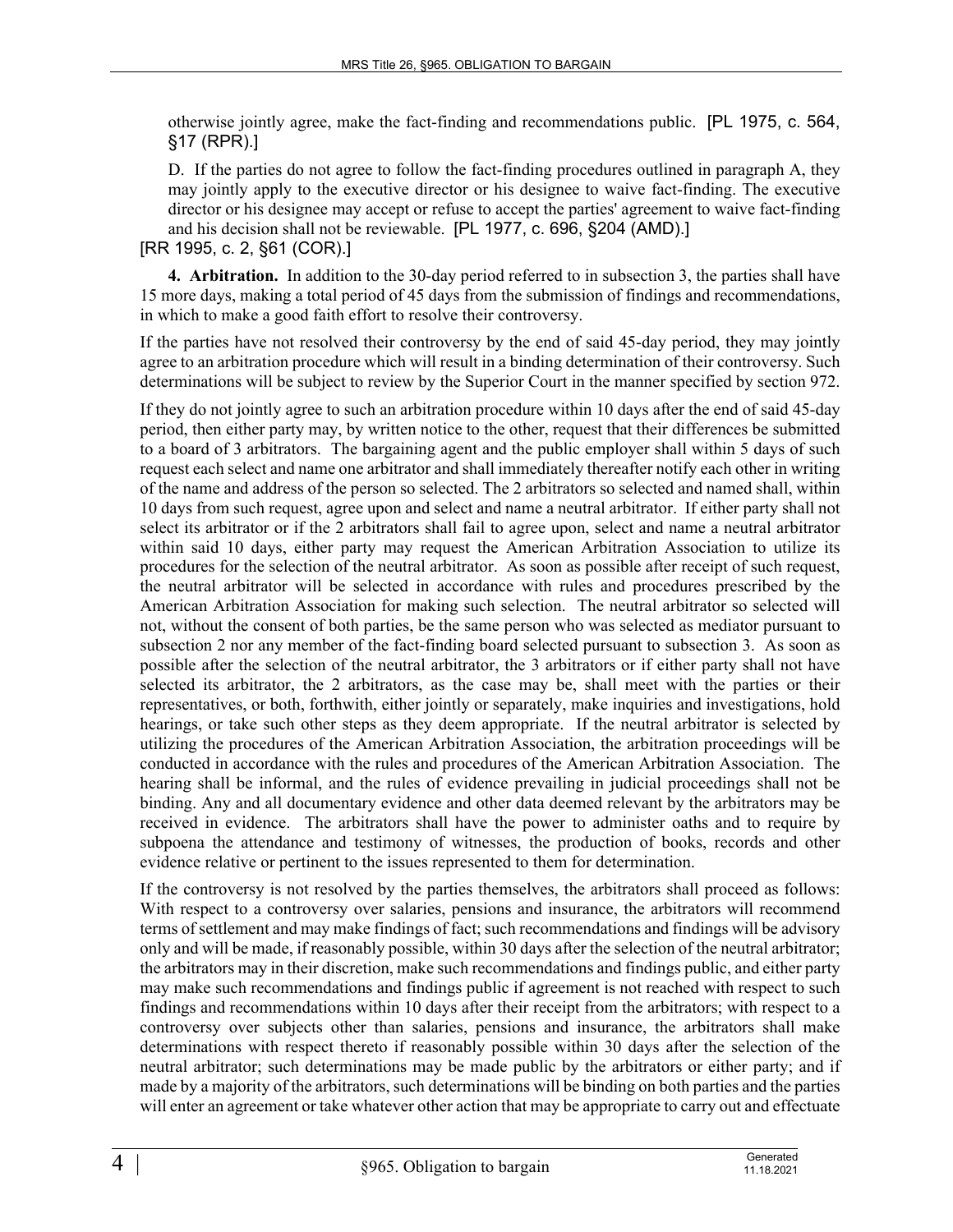such binding determinations; and such determinations will be subject to review by the Superior Court in the manner specified by section 972. The results of all arbitration proceedings, recommendations and awards conducted under this section shall be filed with the Maine Labor Relations Board at the offices of its executive director simultaneously with the submission of the recommendations and award to the parties. In the event the parties settle their dispute during the arbitration proceeding, the arbitrator or the chairman of the arbitration panel will submit a report of his activities to the Executive Director of the Maine Labor Relations Board not more than 5 days after the arbitration proceeding has terminated. [PL 1975, c. 564, §18 (AMD).]

**5. Costs.** The costs for the services of the mediator, the members of the fact-finding board and of the neutral arbitrator including, if any, per diem expenses, and actual and necessary travel and subsistence expenses and the costs of hiring the premises where any mediation, fact-finding or arbitration proceedings are conducted, must be shared equally by the parties to the proceedings. All other costs must be assumed by the party incurring them.

[PL 1991, c. 622, Pt. O, §5 (AMD).]

**6. Arbitration administration.** The cost for services rendered and expenses incurred by the State Board of Arbitration and Conciliation, as defined in section 931, and any state cost allocation program charges must be shared equally by the parties to the proceedings and must be paid into a special fund administered by the Maine Labor Relations Board. Authorization for services rendered and expenditures incurred by members of the State Board of Arbitration and Conciliation is the responsibility of the executive director. All costs must be paid from that special fund. The executive director may estimate costs upon receipt of a request for services and collect those costs prior to providing the services. The executive director shall bill or reimburse the parties, as appropriate, for any difference between the estimated costs that were collected and the actual costs of providing the services. Once one party has paid its share of the estimated cost of providing the service, the matter is scheduled for hearing. A party who has not paid an invoice for the estimated or actual cost of providing services within 60 days of the date the invoice was issued is, in the absence of good cause shown, liable for the amount of the invoice together with a penalty in the amount of 25% of the amount of the invoice. Any penalty amount collected pursuant to this provision remains in the special fund administered by the Maine Labor Relations Board and that fund does not lapse. The executive director is authorized to collect any sums due and payable pursuant to this provision through civil action. In such an action, the court shall allow litigation costs, including court costs and reasonable attorney's fees, to be deposited in the General Fund if the executive director is the prevailing party in the action.

[PL 1991, c. 798, §5 (AMD).]

### SECTION HISTORY

PL 1969, c. 424, §1 (NEW). PL 1969, c. 578, §§2-A,2-B (AMD). PL 1971, c. 609, §3 (AMD). PL 1973, c. 458, §§4-8 (AMD). PL 1973, c. 617, §2 (AMD). PL 1973, c. 788, §119 (AMD). PL 1975, c. 361, §§1,2 (AMD). PL 1975, c. 564, §§13-19 (AMD). PL 1975, c. 623, §§37-E (AMD). PL 1975, c. 717, §6 (AMD). PL 1975, c. 771, §280 (AMD). PL 1977, c. 696, §204 (AMD). PL 1979, c. 541, §A170 (AMD). PL 1981, c. 137, §2 (AMD). PL 1985, c. 46 (AMD). PL 1987, c. 468, §§2,4 (AMD). PL 1987, c. 786, §19 (AMD). PL 1989, c. 502, §A108 (AMD). PL 1991, c. 92, §2 (AMD). PL 1991, c. 622, §§O4-6 (AMD). PL 1991, c. 798, §§4,5 (AMD). RR 1995, c. 2, §61 (COR). PL 1997, c. 412, §2 (AMD). PL 2001, c. 92, §§1,2 (AMD). PL 2009, c. 107, §5 (AMD). PL 2013, c. 553, §1 (AMD). PL 2019, c. 240, §1 (AMD). PL 2021, c. 96, §§1, 2 (AMD).

The State of Maine claims a copyright in its codified statutes. If you intend to republish this material, we require that you include the following disclaimer in your publication:

*All copyrights and other rights to statutory text are reserved by the State of Maine. The text included in this publication reflects changes made through the First Special Session of the 130th Maine Legislature and is current through October 31, 2021. The text*